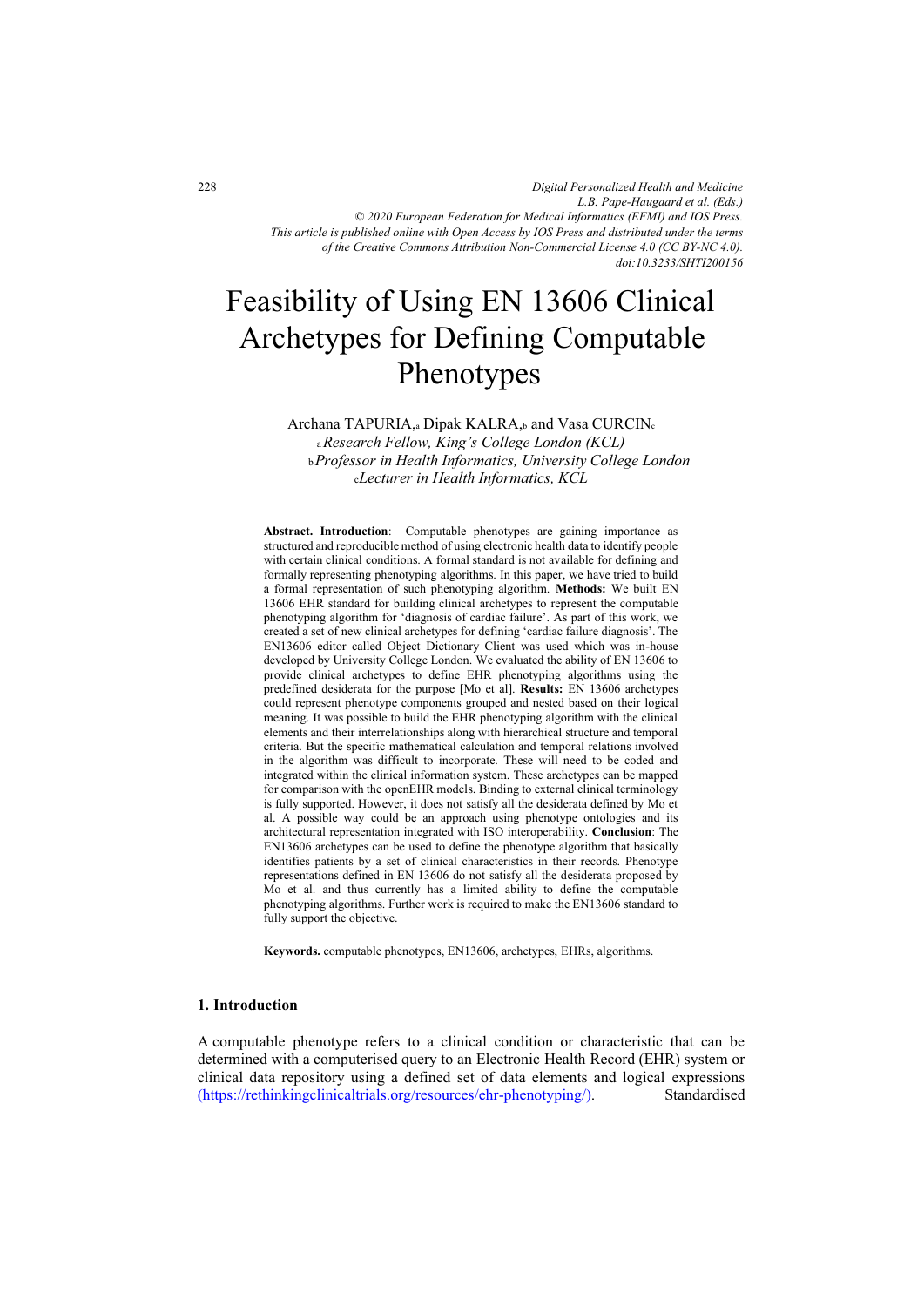computable phenotypes can promote efficient and reliable recruitment in clinical trials across various clinical faculties and health systems.

A formal standard is not available for defining and formally representing phenotyping algorithms in a standardized way. Hence the automatic or computerized translation of phenotyping algorithms to computational implementation code is not possible. In this paper, we have tried to build a formal representation of such phenotyping algorithm using EN 13606 EHR standard. Similar work has been done to evaluate openEHR standard for building computable phenotyping algorithms [1]. This attempt shall add to the learning process.

# *1.1 CEN/ISO EN13606 and Clinical archetypes:*

The CEN/ISO EN13606 is a European norm from the European Committee for Standardization also approved as an international ISO standard [2] intended to support the interoperability of systems and components that need to communicate EHR data: EN13606 follows an innovative Dual Model architecture. The former is structured through a reference model (RM) [3] that is an object-oriented model used to represent the generic and stable properties of health record information and the later is based on clinical archetypes [4,5]. Figure 1 shows the building blocks or classes of EN13606 RM, such as Folder, Composition, Section, Entry, Cluster and Element.

An archetype is a formal and standard way of representing the clinical data structures and their inter-relationships for a given clinical domain. They are content specifications expressed in terms of constraints on a specific reference model [6]. Archetypes specify EHR clinical data hierarchies and the kinds of data values used within each entry [7].



Figure 1: Structure of the reference model of EN13606 and EHR extract hierarchy [8]

# **2. Methods**

# *2.1. Clinical condition/characteristic and its algorithm chosen for phenotyping:*

We chose 'cardiac failure' as the clinical condition, diagnosis of which would need a computable phenotyping algorithm. We used a previously validated EHR phenotyping algorithm for identifying and diagnosing patients with cardiac failure. [\(https://www.mdcalc.com/framingham-heart-failure-diagnostic-criteria\)](https://www.mdcalc.com/framingham-heart-failure-diagnostic-criteria) The algorithm as shown in Fig. 2, represents clinical information that contributes towards the diagnosis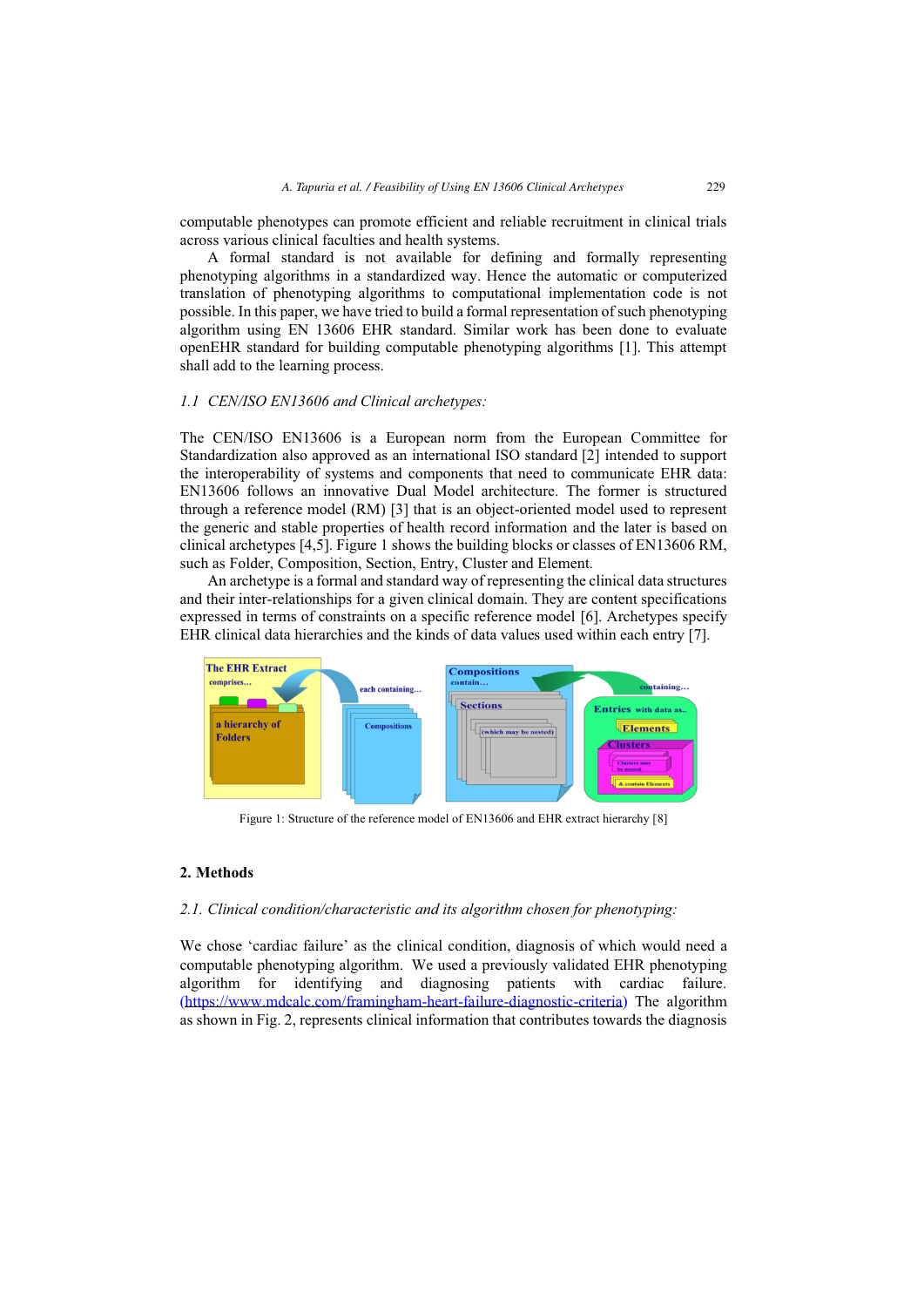of cardiac failure. The algorithm was designed to identify patients with cardiac failure. Identification of various types of cardiac failure is not taken into consideration here.

#### *2.2. Building Clinical Archetypes:*

Archetypes relevant to 'cardiac failure diagnosis' were not found in the publicly available archetype repositories or libraries like the 'Clinical Knowledge Manager' by the openEHR foundation (https://www.openehr.org/ckm/|) or 'Ocean Informatics' (https://www.openehr.org/ industry partners/ocean informatics). As part of this

| Acute pulmonary edema                                   |
|---------------------------------------------------------|
| Cardiomegaly                                            |
| Hepatojugular reflux                                    |
| Neck vein distention                                    |
| Paroxysmal nocturnal dyspnea or orthopnea               |
| Pulmonary rales                                         |
| Third heart sound (S3 gallop rhythm)                    |
| Weight loss >4.5 kg in 5 days in response to treatment. |



work, we created a set of new archetypes for defining 'cardiac failure diagnosis' underpinned by the EHR standard EN 13606. The EN13606 editor called Object Dictionary Client (ODC) was used which was in-house developed by University College London, which is recently published, and the information models built with it are open source for use [9].

The EN 13606 Archetype describes the definitive semantic model of archetypes. It defines data types, constraints, and a reference mechanism allowing one archetype to reference another (slot). Archetypes are usually built and implemented with the help of templates, that help to combine the various archetypes together in a logical manner. EN 13606 uses the Archetype Definition Language (ADL) for building the archetypes and Archetype Query Language (AQL) for querying the data.

#### *2.3. Desiderata for assessing clinical archetypes:*

We used the desiderata published by Mo et al [10] to evaluate the ability of EN 13606 to build clinical archetypes to define EHR phenotyping algorithms. Mo et al. reviewed common features for multisite phenotype algorithms and proposed 10 desired characteristics for a flexible, computable Phenotype Record Model.

# **3. RESULTS**

a) Archetypes created for computable phenotyping algorithm: Archetypes created were organized into a single composition with subgroups composed of number of elements (Fig. 3). Each node represents a data element, which is bound to external clinical terminologies (Read Codes, ICD-10 and SNOMED CT). Additional constraints are added to each data element including, the cardinality, optionality, datatype, value range and units for a physiological quantity, internal



**Figure 3** Clinical archetype built in ODC, an EN 13606 archetype editor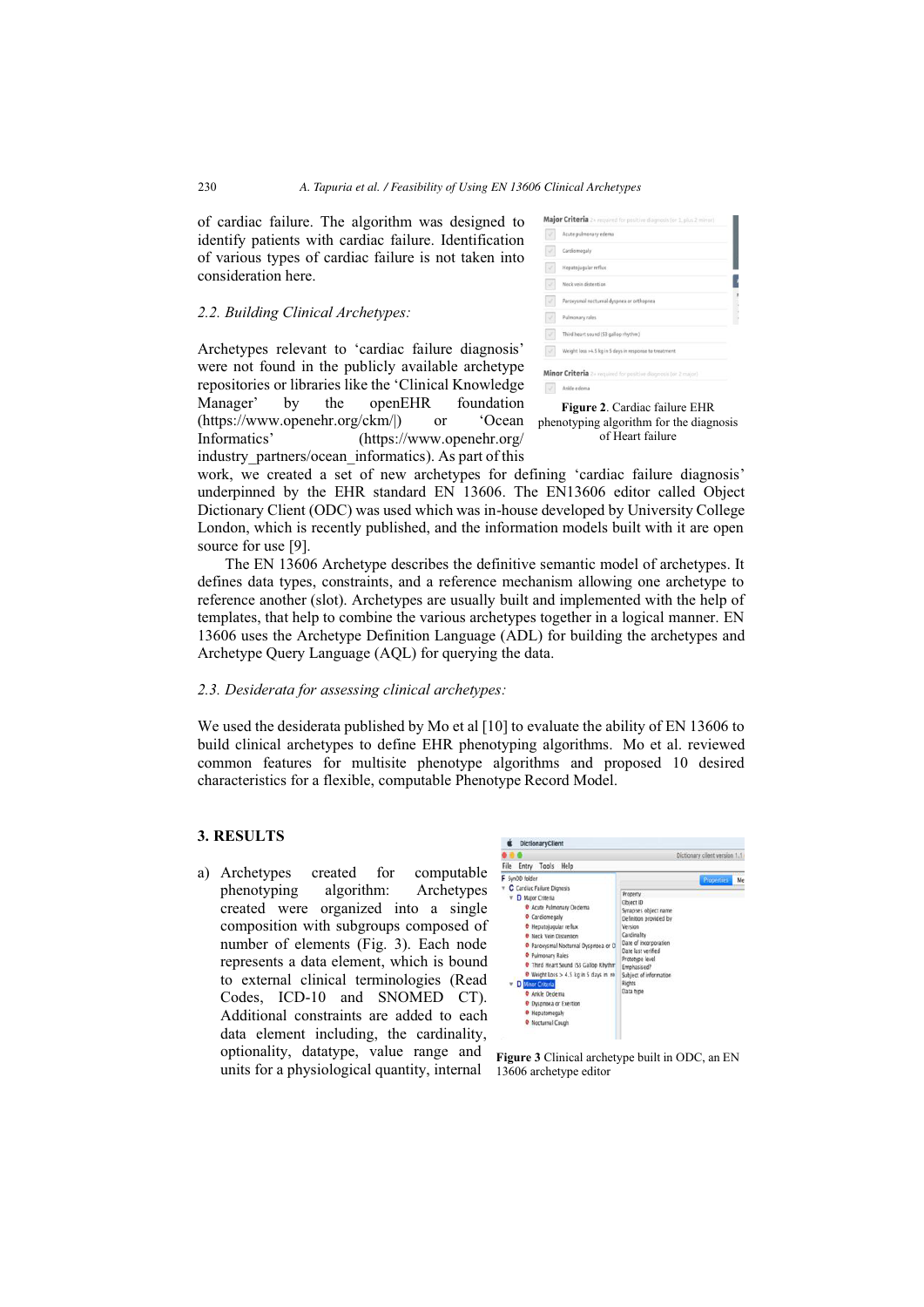codes, etc. With EN 13606 archetypes, the components of a phenotype algorithm could be grouped or nested based on their clinical semantics into Symptoms, Signs, Investigation Results, Diagnoses, Treatment or Procedures. It can very well define the hierarchy of the data elements and the interrelationships between the data elements with the help of its Record Model (RM) properties along with the archetype slot mechanism. Still, it provides a very limited way to express the actual logic of the phenotype algorithm (especially the relational algebraic operation).

b) Dessiderata for assessing clinical archetypes: (here we have partly followed the pattern used by Papez et. Al, to represent the desiderata for assessing clinical archetypes for phenotyping algorithms) [1] Here we represent the desired desiderata [8] and where EN 13606 standard stands to satisfy it, to define phenotyping algorithms.

| Desiderata by Mo.                 | Evaluation of EN 13606 EHR standard in defining computable                                                                                                                                                                     |
|-----------------------------------|--------------------------------------------------------------------------------------------------------------------------------------------------------------------------------------------------------------------------------|
| et al                             | phenotype algorithms                                                                                                                                                                                                           |
| 1. Human-readable                 | <b>Fully supported:</b> Clinical Archetypes are defined in ADL and templates are stored                                                                                                                                        |
| and computable                    | as XML. EN 13606 editors can transform the archetypes (in ADL) into human-                                                                                                                                                     |
| representation                    | readable format such as Hypertext Markup Language (HTML) and vice versa.                                                                                                                                                       |
| 2. Set operations and             | <b>Not supported:</b> Need to be coded and integrated with the EN 13606 clinical                                                                                                                                               |
| relational algebra                | information model/system                                                                                                                                                                                                       |
| 3. Structured rules               | <b>Not supported:</b> These need to be coded and integrated into the clinical information<br>system                                                                                                                            |
| 4. Temporal<br>phenotype criteria | Partially supported: Archetypes support temporal criteria using points in time or<br>time intervals. Temporal relations need to be coded within the clinical information<br>system                                             |
| 5. Standardized<br>nomenclature   | <b>Fully supported:</b> Supports binding of the names/values of the data elements with<br>external standardized controlled clinical terminology or classification systems<br>(e.g. ICD-9, ICD-10, Read Codes v2/v3, SNOMED CT) |
| 6. External<br>interfacing        | <b>Partially supported:</b> The entire EN13606 model can be viewed in the AWB RM<br>schema and Class tools, and comparisons can be made with classes in the<br>openEHR reference model.                                        |
| 7. Backward                       | <b>Fully supported:</b> The tracking of changes during their development and evaluation                                                                                                                                        |
| compatibility                     | is feasible and older versions can be referred to.                                                                                                                                                                             |

Table1: Summary of the feasibility of EN13606 archetypes in in defining EHR phenotyping

# **4. Discussion**

Since EN 13606 archetypes define the characteristics/attributes of a set of data elements and phenotyping algorithms are primarily based on identifying patients satisfying a list of criteria (e.g. signs, symptoms, investigation results, diagnosis, etc.), archetypes could be used for defining the computable phenotyping algorithms especially for their content, hierarchical structure, interrelationships of data, and temporal criteria. EN 13606 however does not satisfy all the desiderata defined by Mo et al in defining the EHR phenotyping algorithms, especially the algebraic operations and temporal relations. Natural language processing is not provided by EN 13606 and external interfacing is limited. The example of 'cardiac failure diagnosis' is fairly simple but more complex diagnostic criteria for various diseases would require algebraic and temporal relations to be operated and some would demand external interfacing as well.